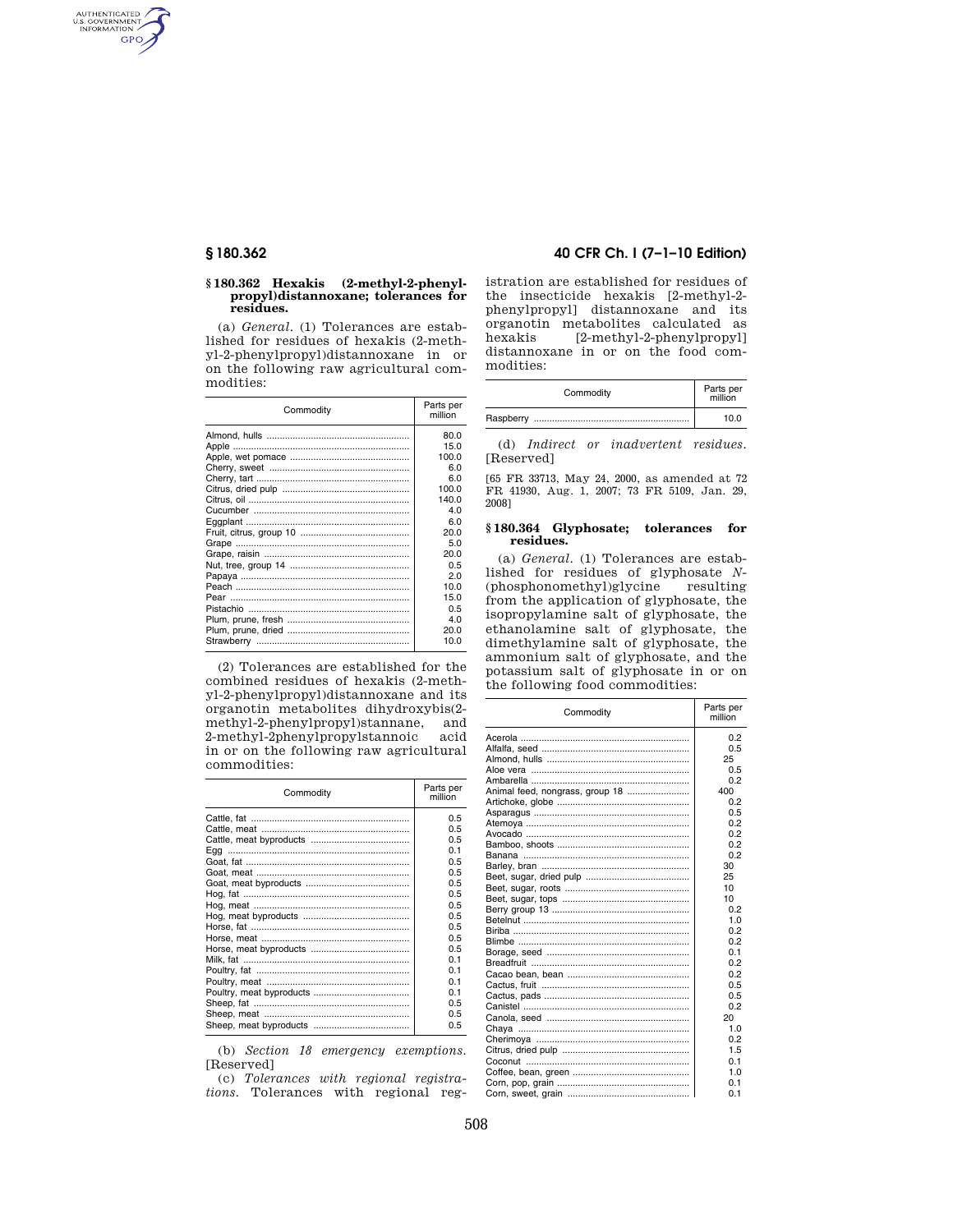# **Environmental Protection Agency**

| Commodity                                                                                | Parts per<br>million |
|------------------------------------------------------------------------------------------|----------------------|
|                                                                                          | 210                  |
|                                                                                          | 40                   |
|                                                                                          | 0.2                  |
|                                                                                          | 0.1                  |
|                                                                                          | 0.2                  |
|                                                                                          | 0.2                  |
|                                                                                          | 2.0<br>0.2           |
|                                                                                          | 1.3                  |
|                                                                                          | 0.2                  |
|                                                                                          | 0.2                  |
|                                                                                          | 0.25                 |
|                                                                                          | 8.0                  |
|                                                                                          | 4.0                  |
|                                                                                          | 0.5<br>0.2           |
|                                                                                          | 0.2                  |
|                                                                                          | 0.2                  |
|                                                                                          | 0.2                  |
|                                                                                          | 0.1                  |
|                                                                                          | 0.2                  |
| Grain, cereal, forage, fodder and straw, group                                           | 0.2                  |
| 16, except field corn, forage and field corn,                                            |                      |
|                                                                                          | 100                  |
| Grain, cereal, group 15 except field corn, pop-<br>corn, rice, sweet corn, and wild rice | 30                   |
|                                                                                          | 0.2                  |
| Grass, forage, fodder and hay, group 17                                                  | 300                  |
|                                                                                          | 0.2                  |
|                                                                                          | 0.2                  |
|                                                                                          | 7.0                  |
|                                                                                          | 0.2<br>0.2           |
|                                                                                          | 0.2                  |
|                                                                                          | 0.2                  |
|                                                                                          | 0.2                  |
|                                                                                          | 0.1                  |
|                                                                                          | 0.2                  |
|                                                                                          | 0.2                  |
|                                                                                          | 200<br>0.2           |
|                                                                                          | 0.1                  |
|                                                                                          | 200                  |
|                                                                                          | 0.2                  |
|                                                                                          | 0.2                  |
|                                                                                          | 0.2                  |
|                                                                                          | 0.2<br>0.2           |
|                                                                                          | 0.2                  |
|                                                                                          | 0.2                  |
|                                                                                          | 0.1                  |
|                                                                                          | 0.2                  |
|                                                                                          | 0.1                  |
|                                                                                          | 0.20<br>1.0          |
|                                                                                          | 1.0                  |
|                                                                                          | 0.5                  |
|                                                                                          | 0.2                  |
|                                                                                          | 2.0                  |
|                                                                                          | 0.2                  |
|                                                                                          | 0.2<br>0.1           |
|                                                                                          | 0.2                  |
|                                                                                          | 0.2                  |
|                                                                                          | 0.2                  |
|                                                                                          | 0.2                  |
|                                                                                          | 8.0                  |
|                                                                                          | 0.1<br>0.5           |
|                                                                                          | 0.2                  |
|                                                                                          | 200                  |
|                                                                                          | 1.8                  |

# §180.364

| Commodity                                      | Parts per<br>million |
|------------------------------------------------|----------------------|
|                                                | 0.2                  |
|                                                | 0.1                  |
|                                                | 1.0                  |
|                                                | 0.2                  |
|                                                | 0.2                  |
|                                                | 5.0                  |
|                                                | 0.2                  |
|                                                | 20                   |
|                                                | 0.1                  |
|                                                | 0.1                  |
|                                                | 0.2                  |
|                                                | 85                   |
|                                                | 0.2                  |
|                                                | 0.2                  |
|                                                | 0.2                  |
|                                                | 0.2                  |
|                                                | 0.2                  |
|                                                | 0.1                  |
|                                                | 3.0                  |
|                                                | 0.2                  |
|                                                | 0.2<br>200           |
|                                                |                      |
|                                                | 7.0<br>0.2           |
|                                                | 0.2                  |
|                                                | 1.0                  |
|                                                | 0.2                  |
|                                                | 0.2                  |
|                                                | 2.0                  |
|                                                | 30                   |
|                                                | 85                   |
|                                                | 0.2                  |
|                                                | 0.2                  |
|                                                | 1.0                  |
|                                                | 7.0                  |
|                                                | 5.0                  |
|                                                | 0.2                  |
|                                                | 0.2                  |
|                                                | 0.5                  |
|                                                | 0.2                  |
| Vegetable, cucurbit, group 9                   | 0.5                  |
| Vegetable, foliage of legume, subgroup 7A, ex- |                      |
|                                                | 0.2                  |
|                                                | 0.1                  |
| Vegetable, leafy, brassica, group 5            | 0.2                  |
| Vegetable, leafy, except brassica, group 4     | 0.2                  |
| Vegetable, leaves of root and tuber, group 2,  |                      |
|                                                | 0.2                  |
| Vegetable, legume, group 6 except soybean      |                      |
|                                                | 5.0                  |
| Vegetable, root and tuber, group 1, except     |                      |
|                                                | 0.2                  |
|                                                | 0.2                  |
|                                                | 0.2                  |
|                                                | 0.2                  |
|                                                |                      |
|                                                | 0.2<br>0.2           |

(2) Tolerances are established for combined residues of glyphosate,  $N$ -(phosphonomethyl)glycine and its me- ${\small \texttt{tabolite N-acetyl-glyphosate (expressed}\\ as glyphosate) resulting from the appli-} \end{small} }$ of  $cation$ glyphosate,  $^{\rm the}$ isopropylamine salt of glyphosate, the<br>ethanolamine salt of glyphosate, the dimethylamine salt of glyphosate, the<br>ammonium salt of glyphosate, and the potassium salt of glyphosate on the food commodities: